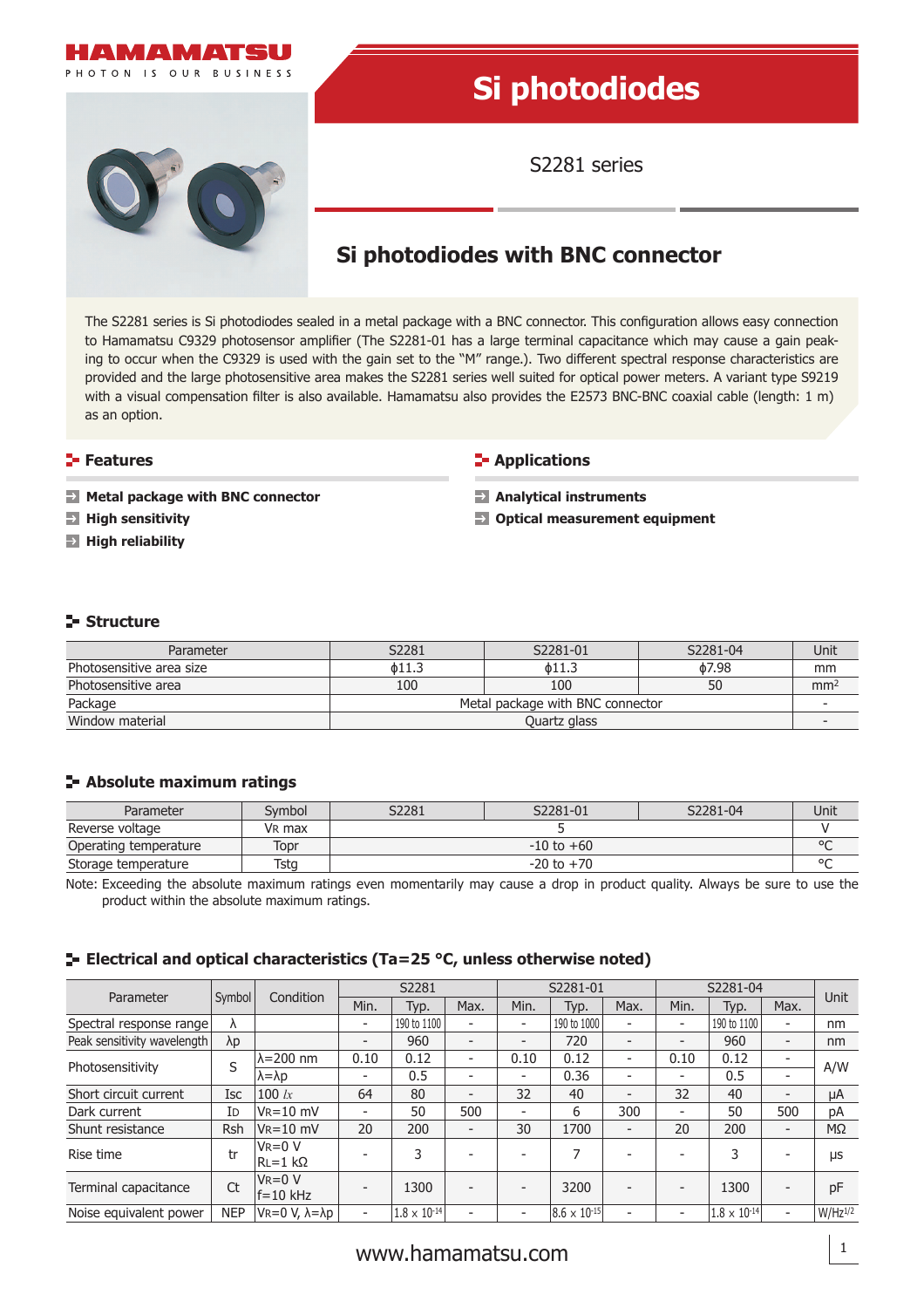## **Spectral response**





## **P** Dark current vs. reverse voltage

## **Terminal capacitance vs. reverse voltage**



MIA MIAT S I L PHOTON IS OUR BUSINESS